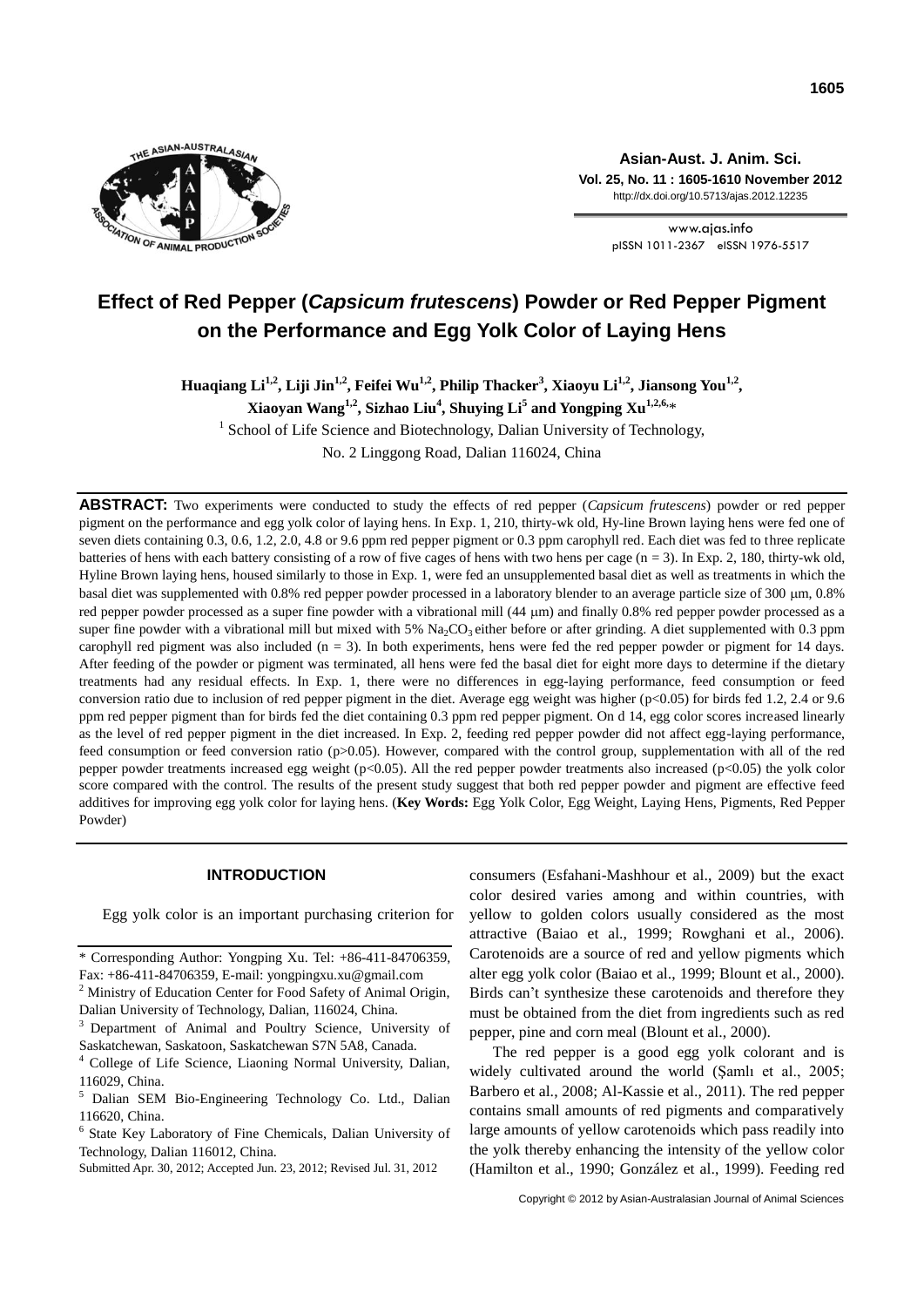pepper to poultry does not appear to have any negative effects on productivity parameters (Furuse et al., 1994; Gurbuz et al., 2003; Rowghani et al., 2006).

Extraction of the pigments from the red pepper is relatively difficult involving lengthy extraction periods at high temperatures, requirements for hazardous organic solvents, expensive equipment (Huie, 2002), strong analytematrix interactions and high energy demands (Boldyrev and Tkáčová, 2000; Santos-Bocanegra et al., 2004; Carvalho et al., 2008). The development of an environmental friendly technique which would allow the egg yolk coloring ability of red peppers to be obtained at a lower cost with enhanced efficiency could be extremely beneficial to the poultry industry.

Previous work in our laboratory indicated that mechanochemical pretreatment significantly increased the yield of bioactive compounds from two herbs, *Eleutherococcus senticosus* and *Crataegus pinnatifida* (Liu et al., 2007). One of the key steps in this process was the production of a superfine powdered plant material. A further refinement was the procedure of grinding raw plant material in the presence of a solid reagent, a process known as mechanochemical treatment, which combines increased total contact surface area with destruction of the plant's cell wall (Liu et al., 2007).

Sodium bicarbonate has been effectively utilized as a means of increasing the release of bioactive compounds in plants by neutralizing acidic constituents and increasing their solubility (Korolev et al., 2003, Liu et al., 2007). Capsanthin, which is presumed to be the major active constituent of red pepper, has an acidic hydroxyl group on its aromatic ring which could be neutralized by alkali thereby increasing its release (Liu, 2009).

The process of mechanochemical treatment has not been applied to red peppers. Therefore, an experiment was conducted to compare normal grinding and superfine grinding of red pepper with and without mechanochemical assisted extraction on the production performance and egg yolk color for laying hens. A second experiment was conducted to determine the effects of red pepper pigment on these same parameters.

# **MATERIALS AND METHODS**

### **Acquisition of peppers and pigments**

The red pepper pigment (color value  $= 150$ ) was obtained from the Quzhou Red Chilli Factory (Hebei, China) and is marketed under the brand name of Red Chillies. It is a liquid product containing red pepper pigments mixed with plant oils. The carophyll red pigment (Carophyll Red 10%) was obtained from DSM Nutritional Products Ltd. (Basel, Switzerland) and contained 10% of the red-pigment carotenoid canthaxanthin. Analytical grade

Na2CO3 was purchased from Tianjin Siyou Biomedical Technology Company (Tianjin, China).

The red pepper (*C*apsic*um frutescens*) used for the production of red pepper powder was purchased from a local agriculture market (Dalian, China), ground in a laboratory blender (Model FW177, Tianjin Taisite Instrument Company, Tianjin, China) to an average article size of 300  $\mu$ m and stored at room temperature (20 $\pm$ 3°C) until needed. In this manuscript, this product is referred to as normally processed red pepper powder.

The red pepper powder was additionally pre-treated in three ways for use in the experiment. The first treatment involved super fine grinding using a vibrational mill (Model WZJ (BFM)-6J; Billionpowder Tech & Engineering Company, Jinan, China) equipped with a water-cooled drum (drum volume: 1.2 L) and using steel rods as grinding bodies (18 mm diameter, 174 mm length). The mass ratio of the milling bodies to load weight was 100:1. The treatment produced red pepper powder with an average particle size of 44 m. The second treatment involved super fine grinding as above, but the red pepper powder was hand mixed with 5%  $Na<sub>2</sub>CO<sub>3</sub>$  (w/w) after grinding. The final treatment involved super fine grinding but  $5\%$  Na<sub>2</sub>CO<sub>3</sub> (w/w) was added prior to grinding in the vibrational mill.

The morphology of the powder obtained from the different pretreatments was examined using scanning electron microscopy (JEM-1200EX, equipped with a scanning image device, JEOL Co. Ltd., Tokyo, Japan). Samples were mounted on metal stubs, using double sided adhesive tape, gold coated under vacuum and then examined under high-vacuum conditions with an accelerating voltage of 40 kV.

Sample particle size was determined using standard sieves (ISO3310-1:1990, R40/3, Xinxiang Kangdaxin Machinery Co., Ltd., Xinxiang, China) and a Laser Diffraction Particle Analyzer (LS100 Q, Beckman Coulter Inc., Fullerton, CA, USA).

#### **Performance trials**

Exp. 1 was conducted with 30-wk old Hy-line Brown (n  $= 210$ , initial body weight of 1.70 $\pm$ 0.23 kg) laying hens which were obtained from the Liu Family Chicken Farm located in Dalian, China. The hens were fed a corn-soybean meal basal diet (Table 1) which was purchased from the Hefong Feed Mill (Dalian, China). The treatments consisted of a control group which was fed the basal diet supplemented with 0.3 ppm carophyll red as well as six treatment groups which were supplemented with 0.3, 0.6, 1.2, 2.4, 4.8 or 9.6 ppm red pepper pigment (Quzhou Red Chilli Factory, Hebei, China). Each treatment was fed to three replicate batteries of hens with each battery consisting of a row of five cages of hens with two hens per cage.

Exp. 2 was performed with 30-wk old Hyline Brown (n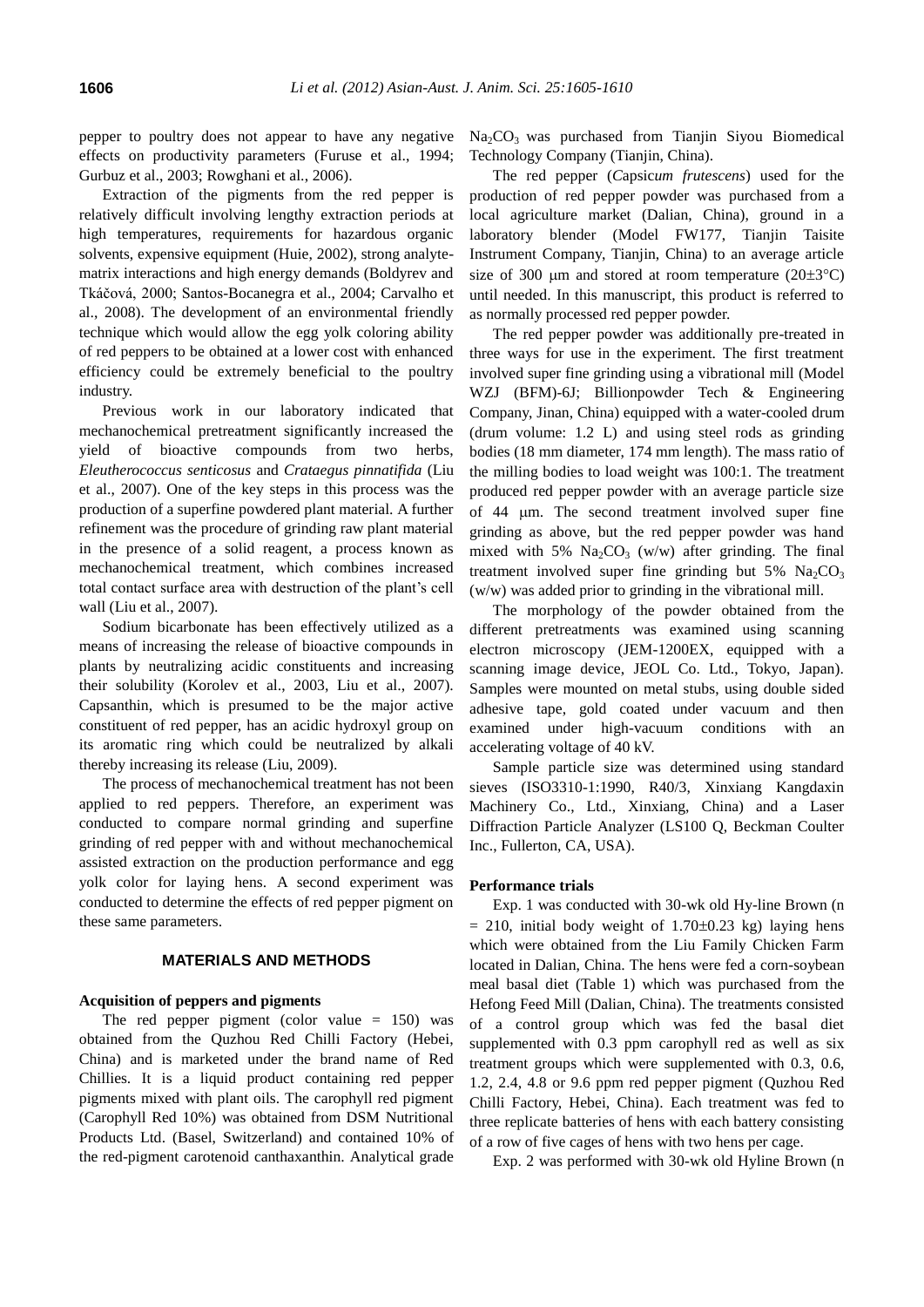**Table 1.** Ingredient composition and nutrient analyses of the basal diet (%)

| Ingredients                      | %     |
|----------------------------------|-------|
| Corn (7.8% CP)                   | 62.3  |
| Wheat bran $(15.1\% \text{ CP})$ | 7.0   |
| Fish meal $(62.4\% \text{ CP})$  | 8.0   |
| Shell meal $(3.0\% \text{ CP})$  | 8.0   |
| Bone meal $(18.5\% \text{ CP})$  | 2.0   |
| Soybean meal (44.1% CP)          | 12.2  |
| Salt                             | 0.3   |
| Vitamin-mineral premix*          | 0.2   |
| Calculated analysis (% as fed)   |       |
| $ME$ (kcal/kg)                   | 2,650 |
| Crude protein                    | 16.50 |
| Calcium                          | 3.95  |
| Phosphorus                       | 0.34  |

\* Provided per kg of diet: vitamin A: 5,460 IU; vitamin D3: 1,310 IU; vitamin E: 4.1 IU; vitamin K3: 0.97 mg; thiamine: 0.2 mg; riboflavin: 2.5 mg; biotin: 10 ppm; pyridoxine: 16.5 mg; folic acid: 0.2 mg; pantothenic acid: 5.0 mg; nicotinic acid: 2.5 mg; vitamin B<sub>12</sub>: 0.8 ppm; FeSO<sub>4</sub>7H<sub>2</sub>O  $\geq$ 20 mg; CuSO<sub>4</sub>5H<sub>2</sub>O ≥2.5 mg; MnSO<sub>4</sub>H<sub>2</sub>O ≥2 mg; ZnSO<sub>4</sub>7H<sub>2</sub>O ≥9.5 mg; CaCl<sub>2</sub> 6H<sub>2</sub>O ≥0.1 mg; KI: 0.1 mg; Na<sub>2</sub>SeO<sub>3</sub>: 0.4 µg.

 $= 180$ , initial body weight of 1.76 $\pm$ 0.12 kg) laying hens obtained from the same source as those used in Exp. 1 and fed a similar diet prior to the initiation of the experiment. The hens were fed one of six dietary treatments which consisted of an unsupplemented corn-soybean meal basal diet as well as treatments in which the basal diet was supplemented with 0.8% of normally processed red pepper powder (average particle size of 300 µm), red pepper processed as a superfine powder with a vibrational mill (average particle size of 44 m) and finally red pepper processed as a superfine powder with a vibrational mill but mixed with 5%  $Na<sub>2</sub>CO<sub>3</sub>$  either before or after grinding. The sixth treatment was the basal diet supplemented with 0.3 ppm carophyll red pigment.

For both experiments, the hens were fed the basal layer diet with no additives for the first week to allow them to adapt to their new environment. The hens were then fed diets containing the red pepper powder or pigments for 14 d. After the experimental period, all hens were given the basal

diet for eight more days to determine if the dietary treatments had any residual effects.

Eggs were collected daily each morning. Egg production levels, egg weights and daily feed consumption of the hens were determined daily. Feed conversion ratio was calculated according to feed consumption per kg of egg produced. Five eggs from each row were chosen at random for yolk color measurement on the 7th and 14th days of the experiment and also 8 d after provision of the feed additives was discontinued. An Ovo-Color Yolk Color Fan supplied by BASF (Florham Park, NJ, USA) was used to subjectively measure yolk color with heavy white paper placed underneath the fan as a neutral background following the procedures of Vuilleumier (1969).

## **Statistical analysis**

Statistical analysis was performed using SPSS for Windows (SPSS, 2004). All values are expressed as their mean $\pm$ standard deviation (SD) and levels of significance were evaluated using a one-way ANOVA followed by Student-Neuman-Keuls test for multiple comparisons. Differences were considered significant at the level of p<0.05.

## **RESULTS AND DISCUSSION**

In Exp. 1, there were no significant differences observed for egg-laying performance, feed consumption or feed conversion ratio (p>0.05) due to inclusion of red pepper pigment in the diet (Table 2). These findings agree with those of Gurbuz et al. (2003) and Şamlı et al. (2005). Average egg weight was significantly higher for birds fed the diets containing 1.2, 2.4 or 9.6 ppm red pepper pigment compared with birds fed the diet containing 0.3 ppm red pepper pigment. A beneficial effect of red pepper pigment on egg weight has not been previously reported and an explanation for this increase is not readily available.

Color scores were increased in a linear fashion by increasing dietary red pepper pigment (Table 3). On d 14, including 4.8 or 9.6 ppm red pepper pigment produced similar egg yolk color scores as did 0.3 ppm carophyll red

**Table 2.** Effect of red pepper pigments on the production performance of laying hens (Exp.  $1$ )<sup>1,2</sup>

| <b>Table 2.</b> Effect of fed pepper pignielius on the production performance of laying hens (EAP, 1) |                               |                              |                             |                            |
|-------------------------------------------------------------------------------------------------------|-------------------------------|------------------------------|-----------------------------|----------------------------|
| Treatment                                                                                             | Average egg                   | Egg-laying                   | Feed consumption            | Feed conversion            |
|                                                                                                       | weight $(g)$                  | performance (%)              | (g/d)                       | ratio                      |
| 0.3 ppm carophyll red                                                                                 | $66.8 \pm 1.49^{ab}$          | $85.6 \pm 1.04^{\text{a}}$   | $140.1 \pm 5.41^{\circ}$    | $2.10\pm0.07^{\rm a}$      |
| 0.3 ppm red pepper pigment                                                                            | $66.3 \pm 0.51^b$             | $86.7 \pm 1.12^a$            | $140.0 + 4.20a$             | $2.11 \pm 0.09^a$          |
| 0.6 ppm red pepper pigment                                                                            | $67.7 \pm 0.76$ <sup>ab</sup> | $88.2 \pm 0.56^{\circ}$      | $139.1 \pm 4.40^a$          | $2.05 \pm 0.09^a$          |
| 1.2 ppm red pepper pigment                                                                            | $68.8 \pm 1.03^{\circ}$       | $86.7 \pm 1.17^{\mathrm{a}}$ | $138.8 \pm 5.33^{\circ}$    | $2.02 \pm 0.07^{\text{a}}$ |
| 2.4 ppm red pepper pigment                                                                            | $69.0 \pm 1.10^a$             | $87.9 \pm 0.92$ <sup>a</sup> | $138.2{\pm}4.03^{\text{a}}$ | $2.00 \pm 0.04^{\text{a}}$ |
| 4.8 ppm red pepper pigment                                                                            | $68.0 \pm 0.90^{ab}$          | $88.5 \pm 1.76^{\circ}$      | $138.7\pm4.13^a$            | $2.03 \pm 0.09^a$          |
| 9.6 ppm red pepper pigment                                                                            | $68.9 \pm 0.43$ <sup>a</sup>  | $86.8 \pm 1.04^a$            | $139.9\pm3.63^{\mathrm{a}}$ | $2.03 \pm 0.09^a$          |

<sup>1</sup> Means in the same column with the same letter are not significantly different at (p>0.05). <sup>2</sup> Data are presented as mean $\pm$ SD (n = 3).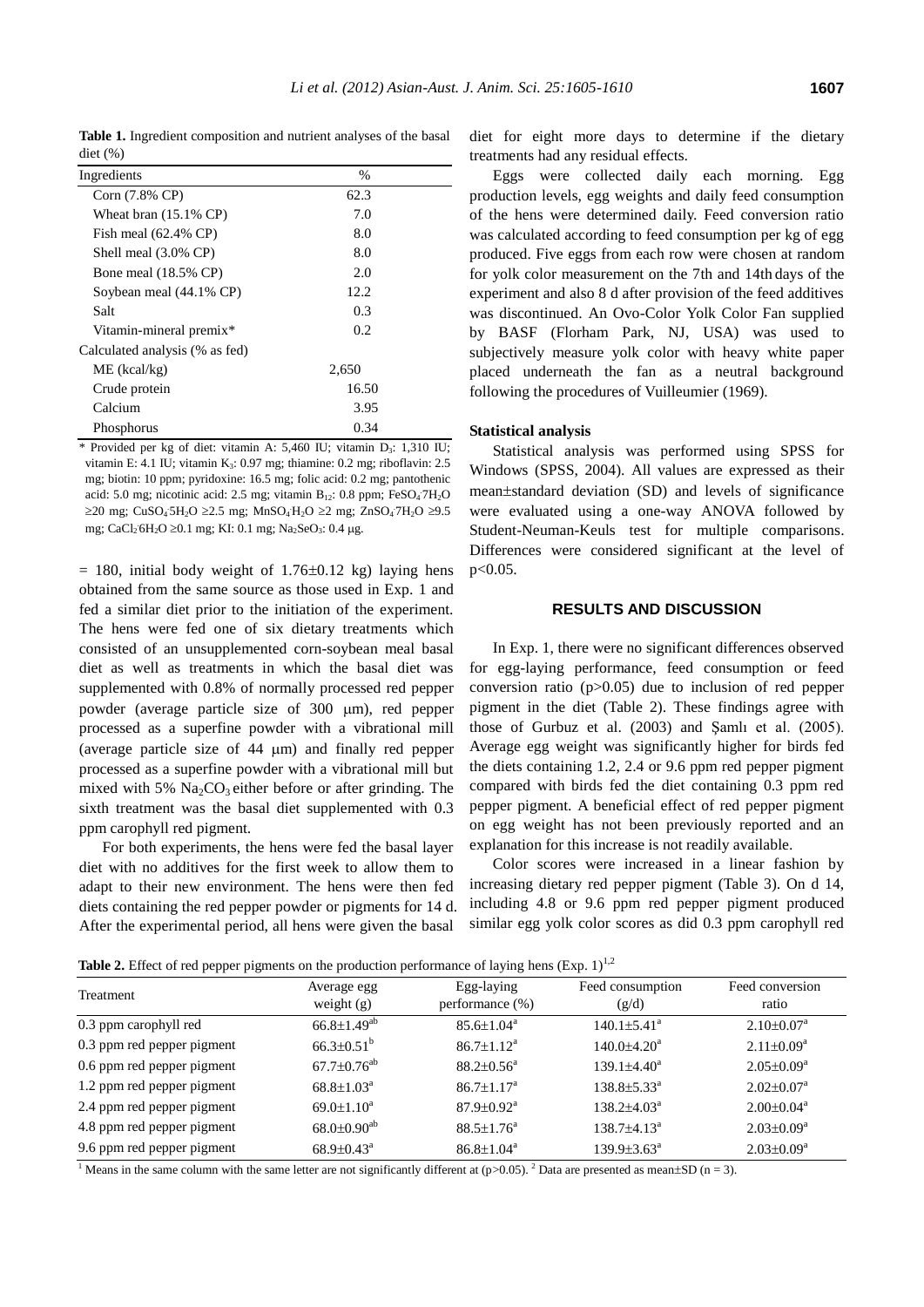| Treatment                  | 7 d                         | 14d                          | 22 d <sup>3</sup>            |
|----------------------------|-----------------------------|------------------------------|------------------------------|
| 0.3 ppm carophyll red      | $12.3 \pm 0.23^b$           | $12.6 \pm 0.2^{\text{a}}$    | $8.3 \pm 0.15^{\circ}$       |
| 0.3 ppm red pepper pigment | $7.7 \pm 0.17$ <sup>e</sup> | $7.8 \pm 0.07$ <sup>e</sup>  | $7.7 \pm 0.25$ <sup>c</sup>  |
| 0.6 ppm red pepper pigment | $8.8 \pm 0.26$ <sup>d</sup> | $9.0 \pm 0.14$ <sup>d</sup>  | $7.8 \pm 0.12$ <sup>c</sup>  |
| 1.2 ppm red pepper pigment | 9.1 $\pm$ 0.25 <sup>d</sup> | $9.4 \pm 0.19$ <sup>c</sup>  | $7.6 \pm 0.10^c$             |
| 2.4 ppm red pepper pigment | $9.9 \pm 0.23$ °            | $10.7 \pm 0.22^b$            | $8.2 \pm 0.18^b$             |
| 4.8 ppm red pepper pigment | $12.6 \pm 0.21^{ab}$        | $12.5 \pm 0.20^a$            | $8.5 \pm 0.18^b$             |
| 9.6 ppm red pepper pigment | $12.7 \pm 0.18^a$           | $12.8 \pm 0.09^{\mathrm{a}}$ | $10.2 \pm 0.21$ <sup>a</sup> |

**Table 3.** Effect of red pepper pigment on the egg yolk color scores of laying hens (Exp. 1)<sup>1, 2</sup>

<sup>1</sup> Means in the same column with the same letter are not significantly different at (p>0.05). Data are presented as mean $\pm SD$  (n = 3).

 $2$  Egg yolk color scores are based upon the Roche Yolk Color Fan (Vuilleumier, 1969).

<sup>3</sup> After 8 d of withdrawal from feeding pigment.

 $(p>0.05)$  while lower color scores were obtained for 0.3, 0.6, 1.2 and 2.4 ppm red pepper pigment  $(p<0.05)$  indicating that red pepper pigments are not metabolized as effectively as the dye carophyll red. However, artificial color additives have been suggested to have cancerous side effects and therefore it is safer to utilize the natural color additive in red pepper pigment to improve yolk pigmentation in place of artificial additives (Gurbuz et al., 2003).

Significant increases in egg yolk color scores were observed as early as 7 d following the incorporation of red pepper pigments in the diet. In addition, it would appear that red pepper pigments continue to alter egg yolk color scores following their removal from the diet as, at the highest inclusion level (9.6 ppm), there was still a significant residual effect seen eight days after withdrawal of the pigment from the diet. It is interesting to note that the residual effect of 9.6 ppm red pepper pigment was greater than that of 0.3 ppm carophyll red.

Exp. 2 studied the effects of various processing methods for red pepper powder on the performance of laying hens and their egg yolk color scores. The egg-laying performance and average egg weight of hens fed red pepper powder is presented in Table 4. The performance of birds fed the carophyll red diet did not differ from that of birds fed the basal diet  $(p>0.05)$ . In addition, there were no significant differences between birds fed the basal diet and birds fed any of the red pepper powder treatments for egglaying performance, feed consumption or feed conversion ratio (p>0.05). This agrees with previous research (Gurbuz

et al., 2003; Rowghani et al., 2006). However, compared with the basal diet, all the red pepper powder treatments significantly  $(p<0.05)$  increased egg weight. An explanation for this effect is not immediately obvious. However, carotenoids are a precursor for vitamin A. Under normal conditions, supplementation of vitamin A above NRC (1994) recommendations has no effect on the performance of laying hens. However, under conditions of heat stress, supplementation with additional vitamin A has been shown to improve laying hen performance and egg weight (Lin et al., 2002). The current experiment was conducted in August and the birds might have been subjected to mild heat stress thus explaining the increase in egg weight due to supplementation with red pepper powder.

The effects of feeding red pepper powder on egg yolk color scores are presented in Table 5. On both d 7 and 14, all the red pepper powder treatments darkened  $(p<0.05)$  the color score compared with birds fed the basal diet. Super fine grinding produced a higher color score than normal processing (p<0.05). However, the inclusion of 5%  $\text{Na}_2\text{CO}_3$ added either before or after grinding produced no further improvements in color score over that obtained with superfine grinding alone  $(p>0.05)$ .

All red pepper powder treatments were successful in maintaining a higher egg yolk color score than that observed for birds fed the basal diet for at least eight days after being removed from the diet. The super fine grind treatments were superior to the normal grind treatment in this regard. In addition, the residual effect of the red pepper

**Table 4.** Effect of red pepper powder on the production performance of laying hens  $(Exp. 2)^1$ 

| $\mathbf{1}$                                          |                              |                              |                               |                              |
|-------------------------------------------------------|------------------------------|------------------------------|-------------------------------|------------------------------|
| Treatment                                             | Egg weight                   | Egg-laying                   | Feed consumption              | Feed conversion              |
|                                                       | (g)                          | performance $(\%)$           | (g/d)                         | ratio                        |
| Basal diet                                            | $66.1 \pm 1.58$ <sup>b</sup> | $84.4 \pm 1.40^a$            | $140.6 \pm 2.94$ <sup>a</sup> | $2.13 \pm 0.09^a$            |
| 0.8% normally processed red pepper powder             | $69.7 \pm 1.11^a$            | $87.4 \pm 1.70^a$            | $140.2 \pm 4.20$ <sup>a</sup> | $2.01 \pm 0.07^{\text{a}}$   |
| 0.8% superfine red pepper powder                      | $71.7 \pm 1.01^a$            | $88.9 \pm 1.11^a$            | $139.2 \pm 3.43^a$            | $1.94 \pm 0.06^a$            |
| 0.8% superfine red pepper powder+5% $Na2CO3$ (before) | $71.7 \pm 1.30^a$            | $88.8 \pm 1.12^a$            | $138.2 \pm 3.43^{\circ}$      | $1.93 \pm 0.05^{\text{a}}$   |
| 0.8% superfine red pepper powder+5% $Na2CO3$ (after)  | $70.6 \pm 1.62$ <sup>a</sup> | $88.1 \pm 0.59$ <sup>a</sup> | $139.5 + 4.63^a$              | $1.98 \pm 0.08^a$            |
| 0.3 ppm carophyll red                                 | $66.8 \pm 1.49^b$            | $85.6 \pm 1.04^{\circ}$      | $140.0 \pm 5.41$ <sup>a</sup> | $2.10 \pm 0.07$ <sup>a</sup> |

<sup>1</sup> Means in the same column with the same letter are not significantly different at (p>0.05). Data are presented as mean $\pm$ SD (n = 3).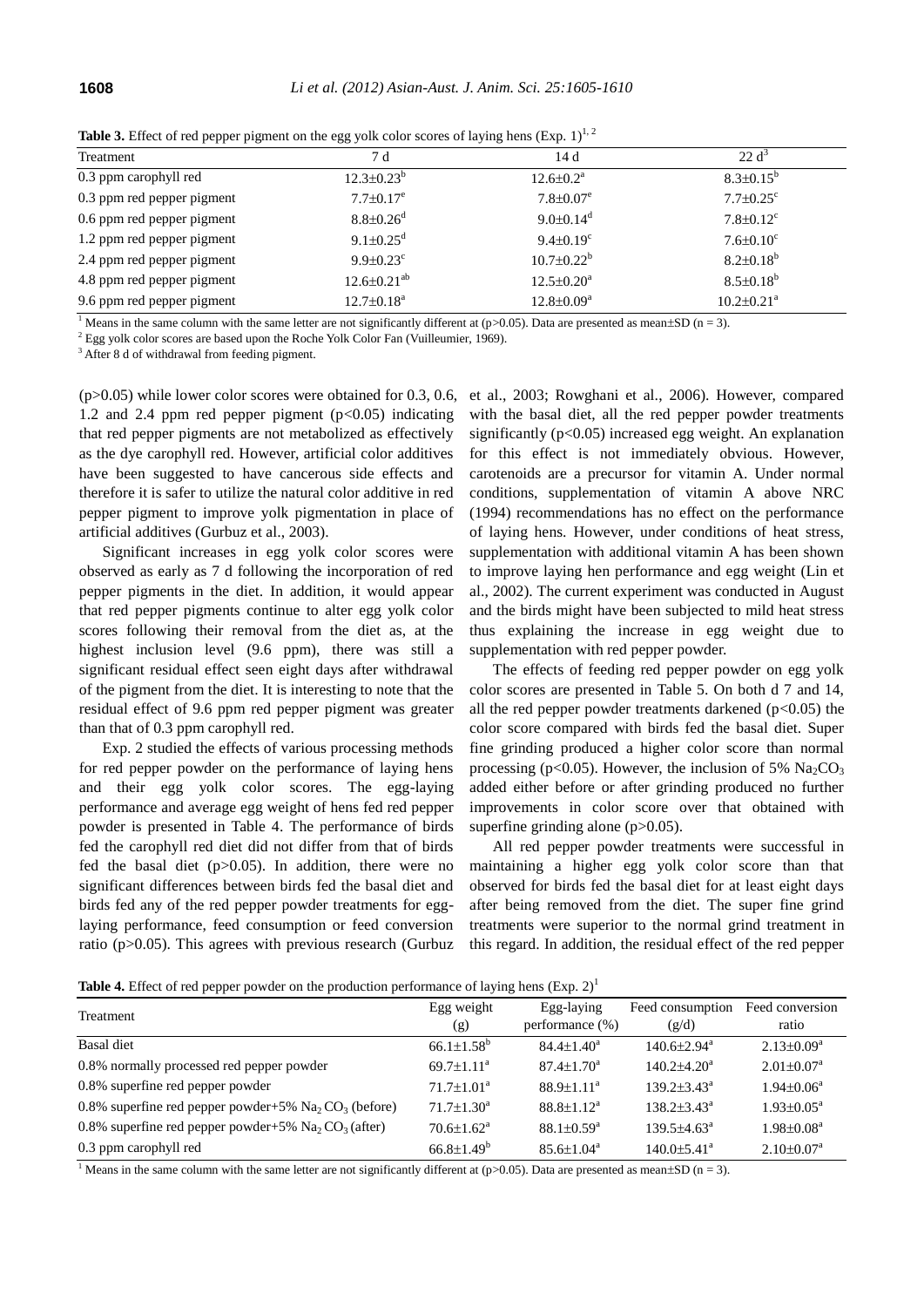| $\frac{1}{2}$ and $\frac{1}{2}$ and $\frac{1}{2}$ are proper power on the exp. Tom exist section of the finite $\frac{1}{2}$ |                              |                              |  |  |
|------------------------------------------------------------------------------------------------------------------------------|------------------------------|------------------------------|--|--|
| 7 d                                                                                                                          | 14 d                         | $22 d^3$                     |  |  |
| $7.8 + 0.21$ °                                                                                                               | $7.8 + 0.13^d$               | $8.0 + 0.23^d$               |  |  |
| $11.5 \pm 0.43^b$                                                                                                            | $12.3 \pm 0.19^c$            | $8.8 \pm 0.25$ <sup>bc</sup> |  |  |
| $12.7 \pm 0.35^{\text{a}}$                                                                                                   | $13.3 \pm 0.15^b$            | $9.7 \pm 0.25^{\text{a}}$    |  |  |
| $12.6 + 0.25^a$                                                                                                              | $13.6 \pm 0.23^{\text{a}}$   | $9.5 \pm 0.13^{\circ}$       |  |  |
| $12.5 \pm 0.41^a$                                                                                                            | $13.2 \pm 0.28^b$            | $9.1 \pm 0.19^b$             |  |  |
| $12.2 \pm 0.23^a$                                                                                                            | $12.6 \pm 0.20$ <sup>c</sup> | $8.3 \pm 0.15$ <sup>cd</sup> |  |  |
|                                                                                                                              |                              |                              |  |  |

**Table 5.** Effect of red pepper powder on the egg yolk color scores of laying hens  $(Exp, 2)^{1,2}$ 

<sup>1</sup> Means in the same column with the same letter are not significantly different at (p>0.05). Data are presented as mean $\pm$ SD (n = 3).

<sup>2</sup> Egg yolk color scores are based upon the Roche Yolk Color Fan (Vuilleumier, 1969).

<sup>3</sup> After 8 d of withdrawal from feeding pigments.

powder treatments was superior to that obtained for carophyll red.

The improvements in egg yolk color score for birds fed the superfine red pepper powder compared with those fed red pepper powder processed normally can be explained by examining the results of the electron microscope scan. In order to determine what alteration had been done to the cells during the processing used in the present experiment, red peppers produced by two of the treatments were examined by a scanning electron microscope (Figure 1). The structure of super fine ground red pepper powder are shown in comparison to that processed using a vibrational mill with the addition of  $Na<sub>2</sub>CO<sub>3</sub>$  (after grinding).

The primary structures in the normally processed material ground in the laboratory blender were unaffected with a majority of intact cells and highly rough surfaces (average particle size of  $300 \mu m$ ). For the treatments involving the vibrational mill, no intact cells were observed, indicating that a complete breakup of the cell wall had occurred after the mechanical grinding.

The complete breakup of the cell wall due to superfine grinding would likely increase the ability of birds to access the pigments in the red pepper facilitating their uptake and incorporation into egg yolk. This theory is supported by previous work in our laboratory where superfine grinding significantly increased the yield of bioactive compounds from various herbs (Liu et al., 2007). In addition to breakdown of the cell wall, super fine grinding resulted in particles sizes of approximately 44  $\mu$ m compared with particle sizes of 300  $\mu$ m for normal grinding. A reduction in particle size increases surface area further enhancing the ability of laying hens to access the red pigments in the powder.

In the present experiment, the use of  $\text{Na}_2\text{CO}_3$  before or after grinding did not appear to enhance the release of the pigments from the red pepper powder over that which was obtained with superfine grinding alone and therefore would not appear to be an effective addition to the production process for red pepper powder. Previous work in our laboratory indicated enhanced extraction of the active compound Isofraxidin from *Eleutherococcus Senticocsus*  when  $Na<sub>2</sub>CO<sub>3</sub>$  was added to a superfine powder (Liu et al., 2007). The difference in the effectiveness of  $\text{Na}_2\text{CO}_3$  to facilitate extraction of the active components from the two plant sources may reflect differences in solubility between these compounds.

#### **CONCLUSIONS**

The results of the present experiments indicate that dietary inclusion of both red pepper powder and pigment were successful in increasing the egg yolk score of laying hens which would make these eggs more attractive to potential consumers. Neither product produced any negative



Figure 1. SEM micrographs of *Capsicum frutescens* processed by different treatments. A = super fine ground red pepper powder (44  $\mu$ m); B = super fine ground red pepper with 5% Na<sub>2</sub>CO<sub>3</sub> added after grinding (44  $\mu$ m).